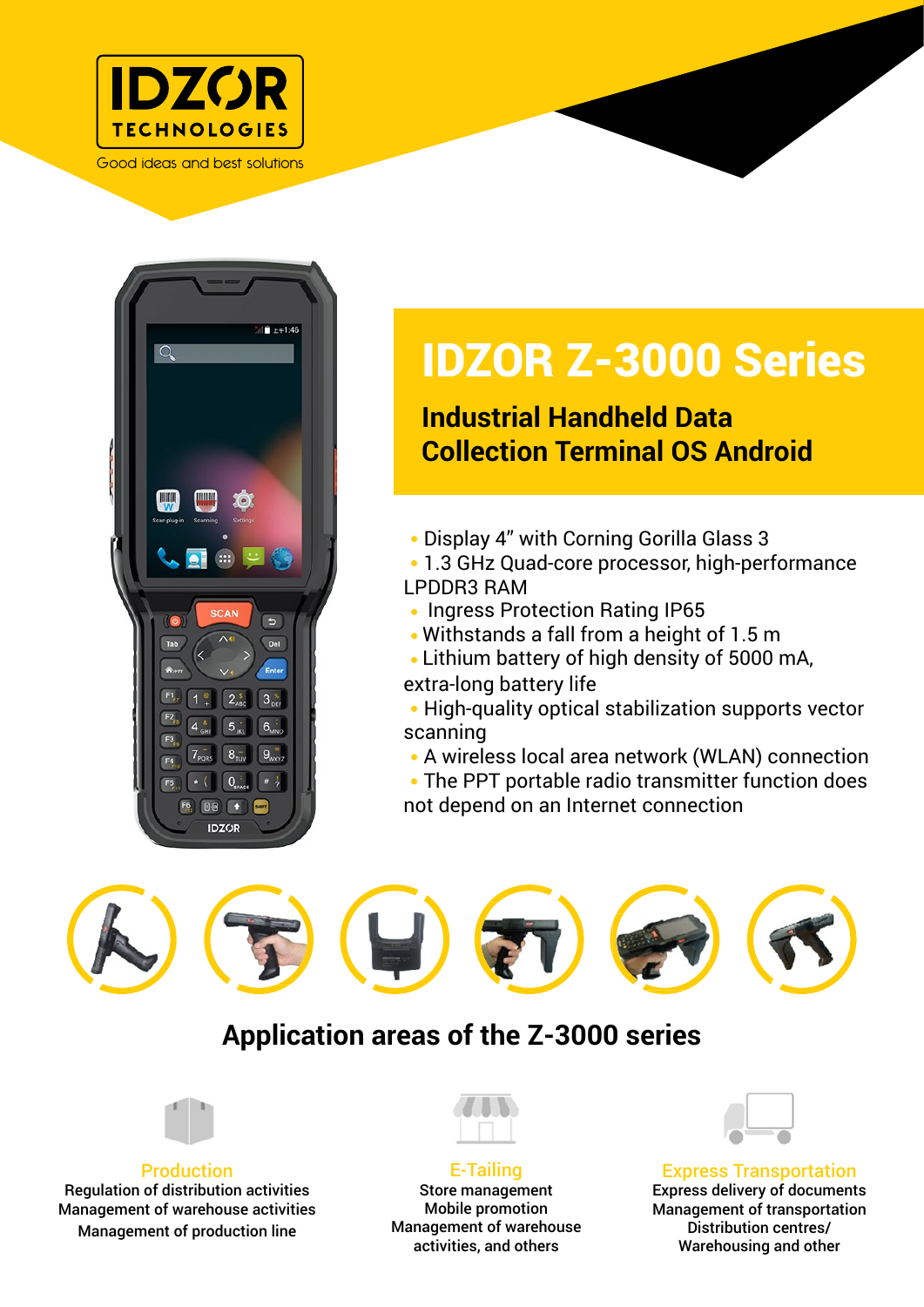

### **Product characteristics**

#### Robust construction

A strong, rugged enclosure is made using the GESabic945 material. The inside of the enclosure is fully equipped with a frame made of aluminum-magnesium alloy which provides dual strengthening and increases the strength of the product. High watertight-ness of the construction: thanks to the protection of P65 the product is not subject to the penetration of dust, dirt, moisture. Strength indicators show that the product can withstand a fall from a height of 1.5 meters and during the test withstood 1200 falls from a height of 0.5 meters. The display is made using the technology of Corning Gorilla Glass 3, strength exceeds 7H (the strength of tempered glass is 5H). Also, bonding technology is used, which has shown excellent results and enhanced image brightness.

#### High-quality two-dimensional reader head

A high-quality two-dimensional head is a proprietary design, constructed on the model, it combines all the modern tendencies of two-dimensional and one-dimensional systems of codification, it is able to support a part of the OCR barcode readers. High-quality optical stabilization, support for scanning in motion. Quickly reads barcodes with a variety of materials, it is able to read damaged barcodes, as well as barcodes from displays of various electronic equipment, also equipped with a more professional DPM reader head. The lifetime reaches up to 10 million times.

#### High battery capacity and low energy consumption

The standard package includes 5000 mA lithium-polymer high capacity battery, continuous operation time exceeds 16 hours (scanning is performed every 9 seconds, synchronization and data transfer is via Wi-Fi). LPDDR3 RAM with ultra-low power consumption transmits data up to 100% faster than the DDR2. The device is designed with the function of low power consumption, in standby mode power consumption is only 3 mA, the operating time in standby mode may reach up to 2 months.

#### Reliable wireless data transfer

IDZOR Z-3000 supports WCDMA technology, operating mode of wireless network 802.11 b/g/n, Bluetooth 4.0 and other methods of wireless data transmission. From design standards to production control, the whole working process is controlled via Wi-Fi, the device provides high speed data transfer via Wi-Fi, faster response, stable switching between the access points AP is implemented by optimizing the lower network layer. It guarantees users uninterrupted data transfer at any time. Equipped with GPS/AGPS, which allows to monitor the current location and direction of the equipment at any time.

#### Portable radio transmitter

The system of data transmission via PTT radio turns this device into multipurpose equipment. If Internet-connection is unstable, workers can easily and effectively communicate via Z-3000 device. The working frequency of 400-470M MHz maintains contact with professional portable radio transmitters of all famous brands, and the workspace has an open area of up to 3-5 kilometers.

#### **Ergonomics**

The device has a comfortable ergonomic enclosure that reduces fatigue during operation and improves work efficiency.

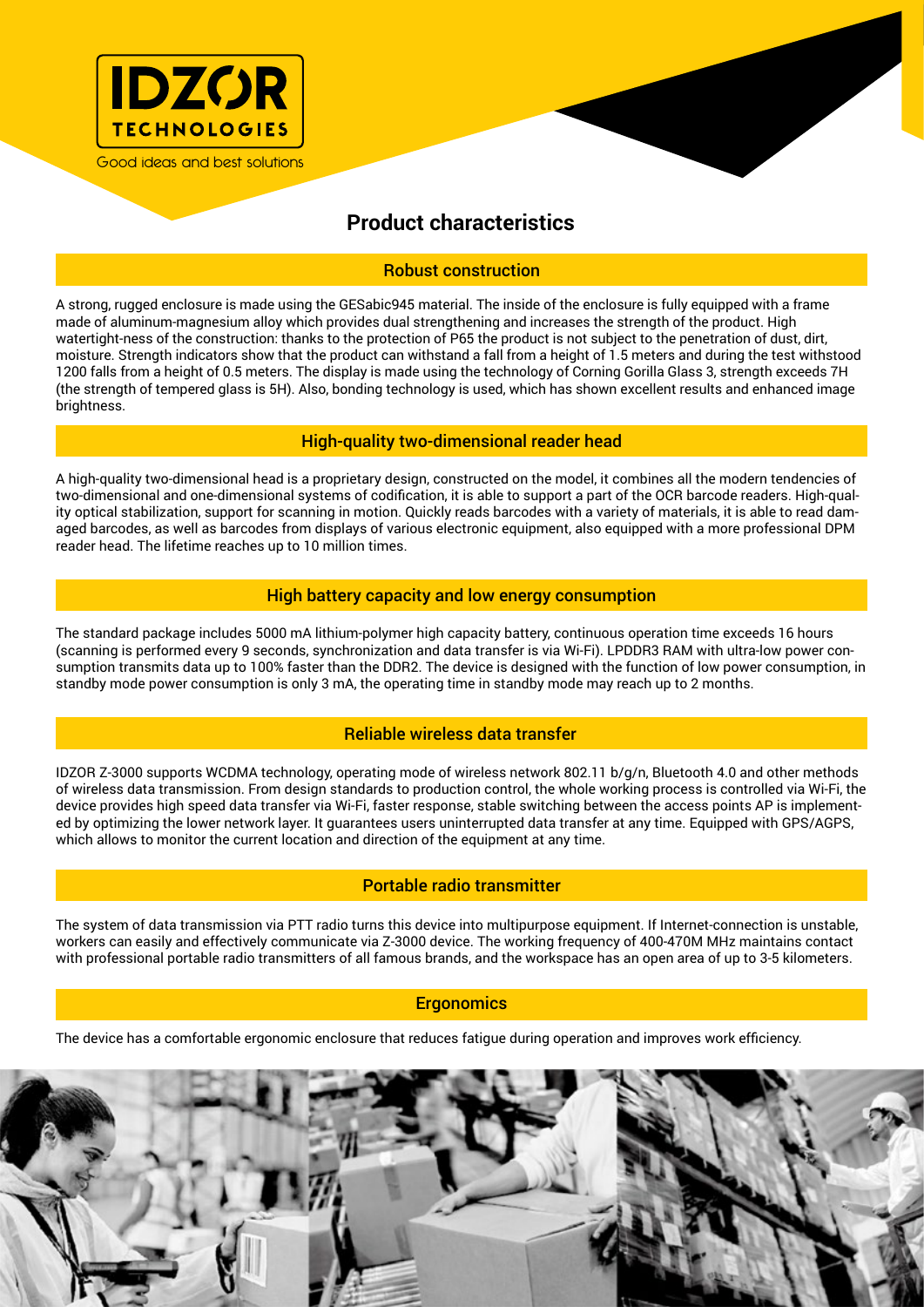

| Z-3000                                |                                                                                                                                                                                                                                                                        |
|---------------------------------------|------------------------------------------------------------------------------------------------------------------------------------------------------------------------------------------------------------------------------------------------------------------------|
| <b>Operating parameters</b>           |                                                                                                                                                                                                                                                                        |
| <b>Operating system</b>               | Android 4.4.2                                                                                                                                                                                                                                                          |
| <b>Languages</b>                      | By default - Chinese, supports many foreign languages                                                                                                                                                                                                                  |
| <b>CPU</b>                            | 1.3 GHz Quad-core Cortex A7 processor                                                                                                                                                                                                                                  |
| <b>RAM</b>                            | LPDDR3: 1 GB/2 GB, eMMC: 8 GB/16 GB                                                                                                                                                                                                                                    |
| <b>Memory card slot</b>               | 32GB microSD Slot, supports SDHC, one SIM                                                                                                                                                                                                                              |
| <b>Communications</b><br>interface    | In the bottom - 10 connector (USB, charger, Detect, GND),<br>at the rear - 10 connector (UART, RFID, Power, GND)                                                                                                                                                       |
| <b>Sensors</b>                        | Light sensor, proximity sensor, gyroscope, e-compass, Hall sensor                                                                                                                                                                                                      |
| <b>Battery charging time</b>          | Full phone charging time <5 hours(USB), <3 hours(on the base)                                                                                                                                                                                                          |
| <b>Operating time</b>                 | 14 hours                                                                                                                                                                                                                                                               |
| <b>Standby mode</b>                   | 50 days                                                                                                                                                                                                                                                                |
| Reader                                |                                                                                                                                                                                                                                                                        |
| <b>Light source</b>                   | Red LED 617 nm, lighting 6500K                                                                                                                                                                                                                                         |
| <b>Field of vision</b>                | 39° (H) x 25° (V);                                                                                                                                                                                                                                                     |
| <b>Permissible error</b><br>in motion | Not more than 25 inches. (63 cm) per second;                                                                                                                                                                                                                           |
| <b>Scanning angle</b>                 | The slope angle is 360°, the angle of ascent is $\pm$ 60, the oblique angle is 65°                                                                                                                                                                                     |
| "RFID/NFC (optional)"                 | UHF RRD supports ISO 18000-6C/ISO 18000-6B<br>Operating frequency: 860 MHz-960 MHz<br>Supports the recognition range by 8 m (equipped with a MR2600 module)<br>The operating time of the module MR500 - 12 hours,<br>the operating time of the module MR2600 - 8 hours |
| Communications<br>interface           |                                                                                                                                                                                                                                                                        |
| <b>WLAN</b>                           | IEEE 802.11 b/g/n (fast roaming)                                                                                                                                                                                                                                       |
| <b>WWAN</b>                           | GSM: Band 2/3/5/8,<br><b>WCDMA: Band 1/2/5/8</b>                                                                                                                                                                                                                       |
| <b>WPAN</b>                           | Bluetooth 4.0 BLE                                                                                                                                                                                                                                                      |
| <b>GPS</b>                            | GPS/A-GPS                                                                                                                                                                                                                                                              |